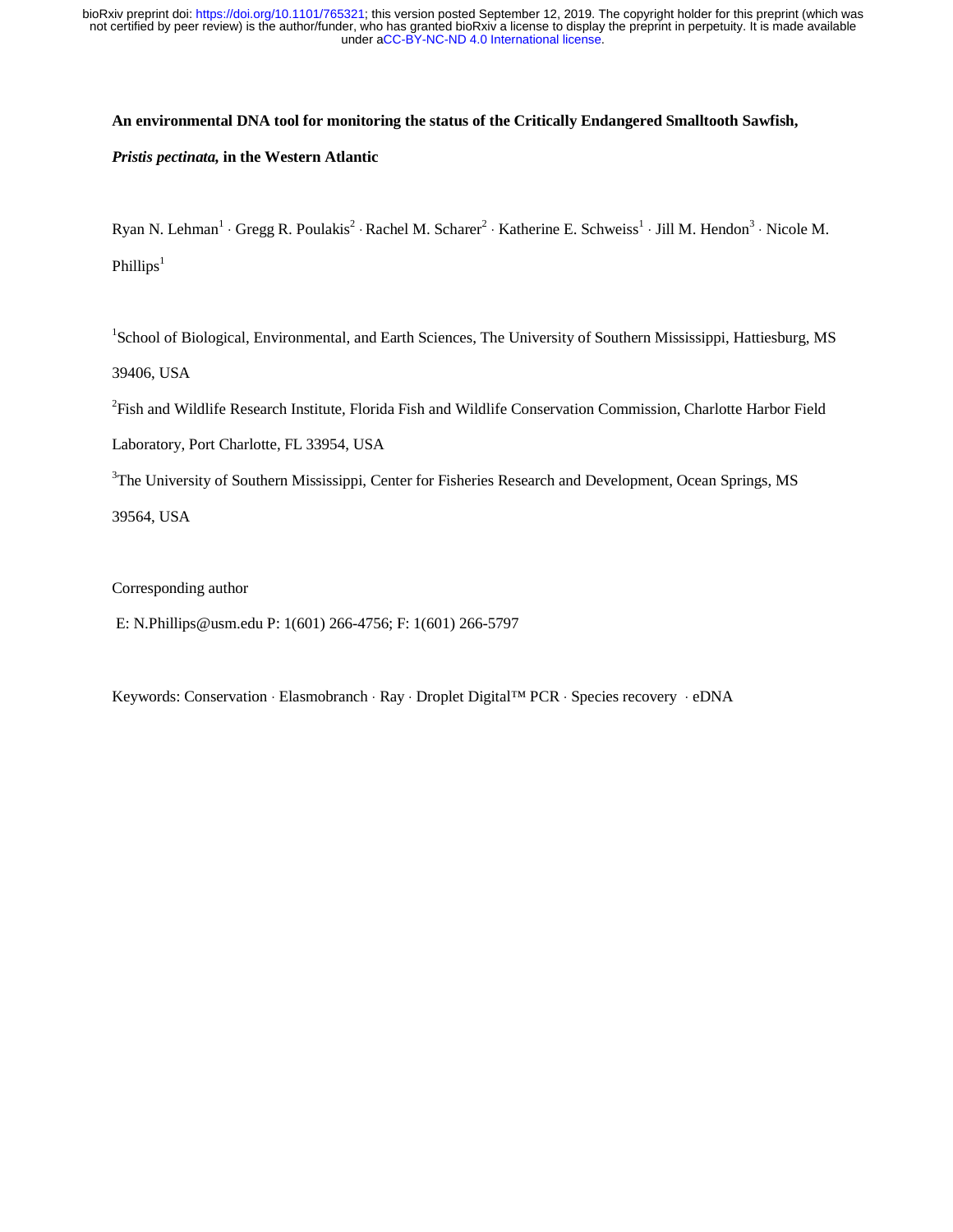# <sup>1</sup>**Abstract**

<sup>2</sup>The Critically Endangered Smalltooth Sawfish, *Pristis pectinata,* was once widespread in the tropical and <sup>3</sup>subtropical waters of the Atlantic Ocean, but following substantial declines over the past century, the core <sup>4</sup>population is currently confined to southwest Florida in the U.S. and the Bahamas. Recent research and verified 5 public encounter reports suggests that this core population may be stabilizing and, potentially, expanding into 6 formerly occupied areas of their historic range in the Western Atlantic; however, the status of this species in non-<sup>7</sup>core waters is not well understood. Environmental DNA (eDNA) methods provide a relatively cost effective and <sup>8</sup>rapid assessment tool for monitoring species occurrence in aquatic habitats. Here, we have developed an eDNA tool: 9 a species-specific Droplet Digital<sup>™</sup> PCR (ddPCR™) assay targeting a 100-base pair portion of the mitochondrial <sup>10</sup>NADH dehydrogenase subunit 2 gene in *P*. *pectinata*, with the ability to reliably detect as little as 0.25 pg of target <sup>11</sup>DNA. The assay was validated by collecting and analyzing a water sample from known *P*. *pectinata* nursery habitat 12 in Florida, which was found to contain an average of 11.54 copies of target DNA/ $\mu$ L (SE = 0.72) in the reaction. <sup>13</sup>The assay was then further tested by placing a juvenile sawfish in an *ex situ* tank and analyzing water samples 14 collected at time intervals. The implementation of this eDNA tool into field surveys will provide additional, reliable 15 data to assess species recovery and aid in prioritizing localities beyond the core range in which to focus research and 16 education initiatives.

17

### <sup>18</sup>**Introduction**

19 Sawfishes are among the most threatened families of marine fishes worldwide (Dulvy et al. 2014), with all five 20 species listed as Critically Endangered or Endangered on the International Union for Conservation of Nature (IUCN) 21 Red List of Threatened Species (Dulvy et al. 2016). All sawfishes have undergone global declines in range and 22 abundance due to direct exploitation, bycatch in fisheries, and habitat loss (Dulvy et al. 2016). These threats are 23 exacerbated by their life history traits (e.g., late maturity, low fecundity, and long life spans), which leave sawfishes 24 susceptible to overexploitation, and makes population recovery a slow process (Stevens et al. 2000; Carlson and 25 Simpfendorfer 2015).

26 The Critically Endangered Smalltooth Sawfish, *Pristis pectinata*, is thought to have experienced the largest 27 global range contraction of all sawfishes and is currently found in less than 20% of its former range (Dulvy et al. 28 2016). Once widespread in the tropical and subtropical waters of the Atlantic Ocean, remaining core population(s)

1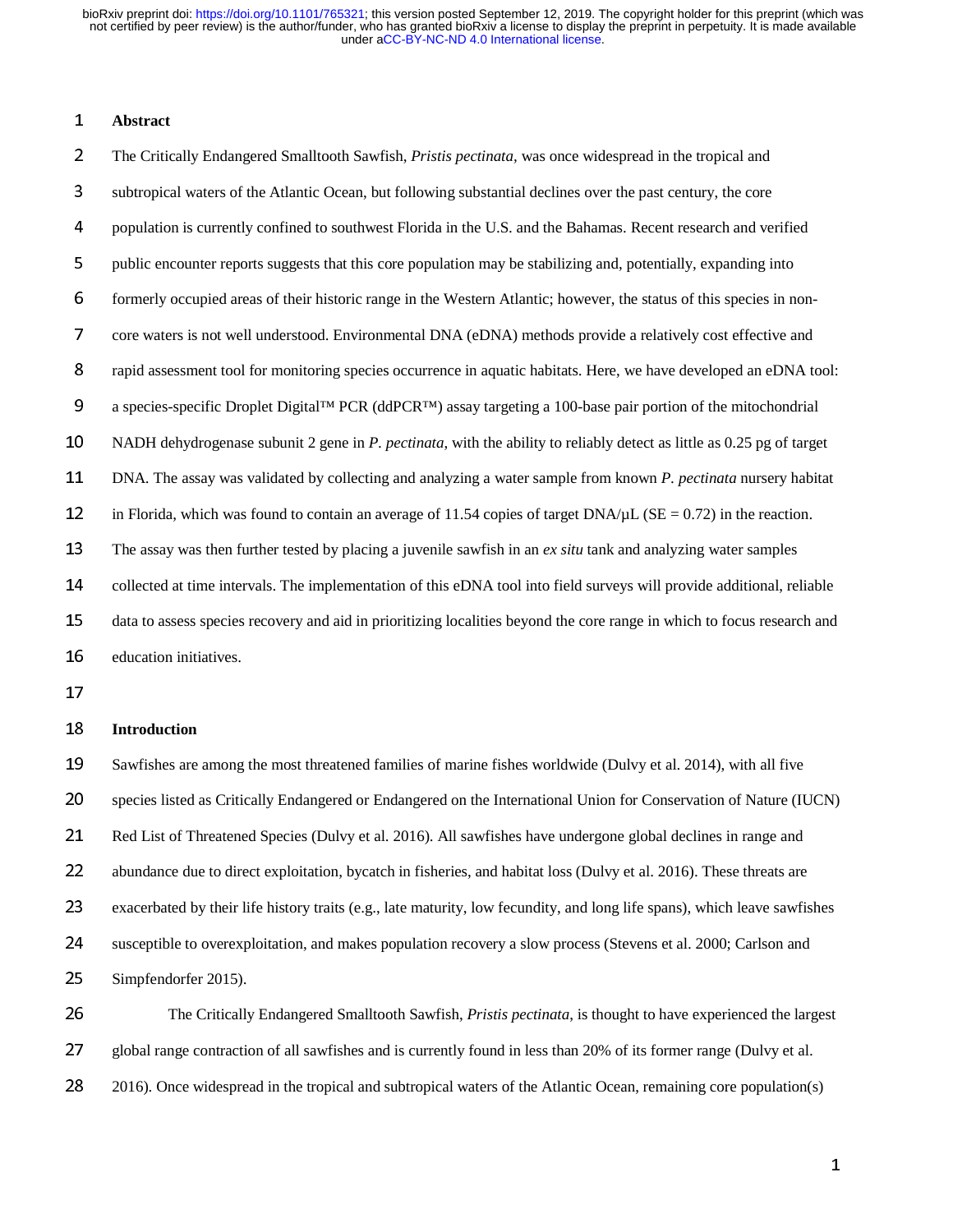29 are thought to be limited to the U.S. and the Bahamas (Carlson et al. 2013), making these populations of global 30 conservation significance (Dulvy et al. 2016). Within U.S. waters, *P. pectinata* were historically found from Texas 31 to the Carolinas (Brame et al. 2019) but saw substantial losses in both range and abundance over the past century, 32 with the current population restricted to southwest Florida (SWFL) by the 1980's (Norton et al. 2012). <sup>33</sup>Due to the dramatic declines in range and abundance, *P. pectinata* was listed as Endangered in 2003 under 34 the U.S. Endangered Species Act of 1973 by the National Marine Fisheries Service (NMFS) (NMFS 2003), and a 35 Species Recovery Plan (SRP) was developed to promote recovery and long-term viability of the species in U.S. 36 waters (NMFS 2009; 2018). One characteristic of full species recovery is re-establishment in some or all of the 37 former range (Akçakaya et al. 2018); therefore, the SRP for *P. pectinata* designated 15 recovery regions throughout 38 their historic range in U.S. waters, wherein recovery efforts should occur if species presence is confirmed (NMFS 39 2009; 2018). As a result of over 15 years of U.S. federal and state protections, scientific advances in the <sup>40</sup>understanding of the biology and ecology of the species, and public education initiatives, the core population of *P.*  <sup>41</sup>*pectinata* in SWFL is believed to be stabilizing (NMFS 2018). One line of evidence for this potential stabilization is 42 the emergence of relatively recent sawfish encounter reports within formerly occupied parts of their historic range in <sup>43</sup>U.S. waters, including in designated recovery regions (NMFS 2018); however, the status of *P. pectinata* in these 44 non-core areas is unknown. <sup>45</sup>Traditional survey methods for monitoring the status of rare species can be expensive and time-consuming <sup>46</sup>(Lewison et al. 2004). Environmental DNA (eDNA) methods provide a relatively cost effective and rapid 47 assessment tool for monitoring species occurrence in aquatic habitats (Rees et al. 2014; Evans et al. 2017). Water <sup>48</sup>provides a medium for traces of DNA recently shed by organisms (e.g., cellular debris, skin cells, blood, feces, 49 urine), which can be collected and analyzed via genetic assays (Jerde et al. 2011). EDNA has been shown to be as

50 sensitive, and sometimes more sensitive in rare species detections compared to survey methods such as

51 electrofishing (Evans et al. 2017), Baited Remote Underwater Video systems (BRUVs) and underwater visual

52 censuses (UVCs) (Boussarie et al. 2018), and traditional net surveys (Thomsen et al. 2012). EDNA methods also

53 negate the need to capture and handle the target species, making it an ideal tool to assess the presence or absence of

- 54 a threatened species (Rees et al. 2014). EDNA has been used in targeted, single species detections for a growing
- <sup>55</sup>number of threatened elasmobranchs, including the Endangered Maugean Skate, *Zearaja maugeana* (Weltz et al.
- <sup>56</sup>2017), the Vulnerable Great White Shark, *Carcharodon carcharias* (Lafferty et al. 2018), the Vulnerable Chilean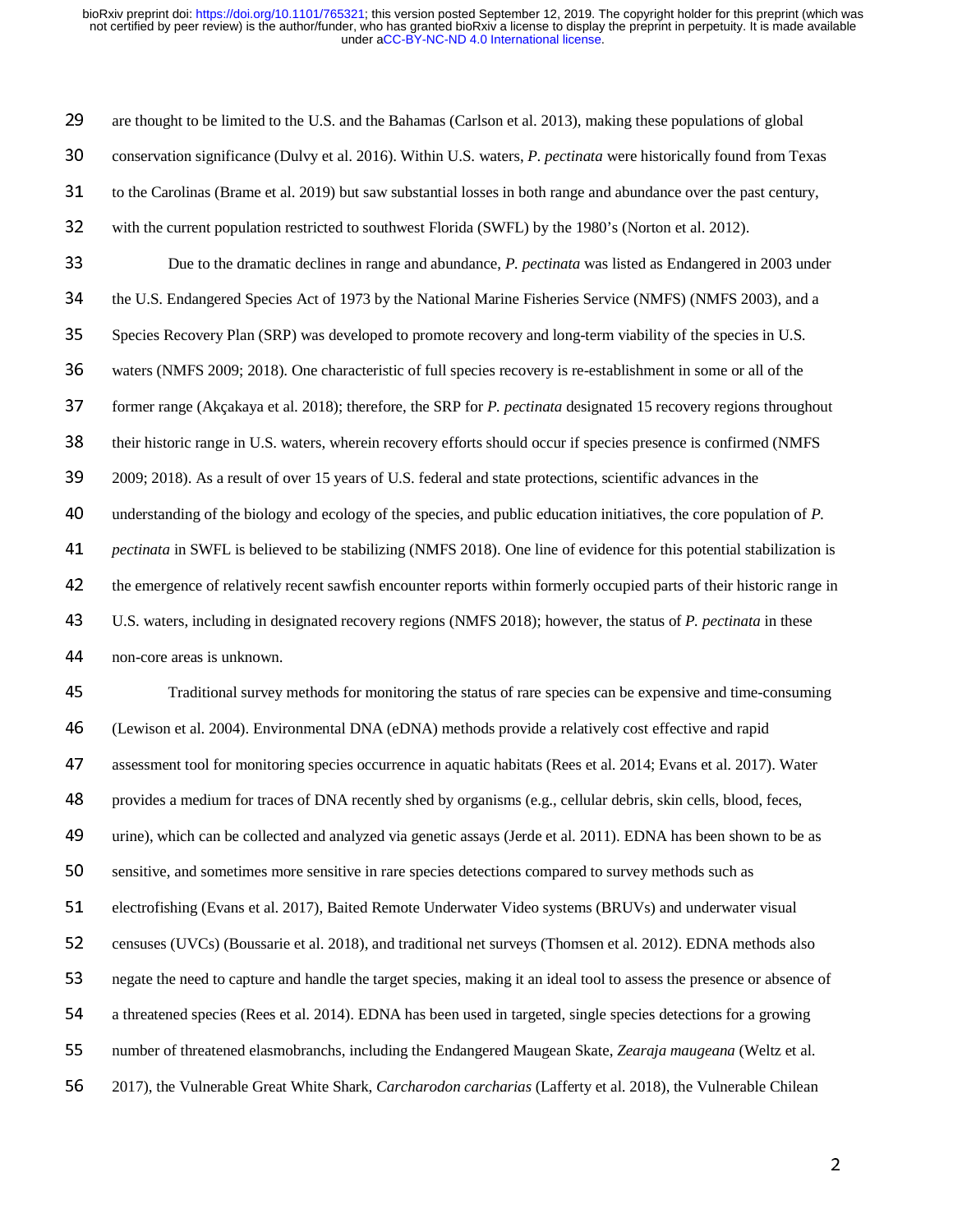<sup>57</sup>Devil Ray, *Mobula tarapacana* (Gargan et al. 2017), and the Critically Endangered Largetooth Sawfish, *Pristis* 

<sup>58</sup>*pristis* (Simpfendorfer et al. 2016).

59 Here, we develop and validate an eDNA assay to detect the presence of *P. pectinata* DNA in water 60 samples, for use as a tool for monitoring their recovery in the Western Atlantic. This tool will allow scientists and <sup>61</sup>managers to better understand the status of *P. pectinata* in non-core areas and provide quantitative baseline data 62 from which to measure progress towards recovery. Such data can also aid in prioritizing recovery regions in which <sup>63</sup>to focus research and education initiatives, playing an important role in adaptive management strategies as *P.*  <sup>64</sup>*pectinata* expands into its former range.

65

#### <sup>66</sup>*Pristis pectinata* **eDNA assay development**

67 Field and laboratory controls

<sup>68</sup>To reduce the risk of contamination by exogenous DNA or cross-contamination between samples, rigorous controls <sup>69</sup>were used throughout all stages of this research (see Ficetola et al. 2016; Goldberg et al. 2016; Port et al. 2016; 70 Schweiss et al. In press). All water collection bottles and filtering equipment were cleaned prior to each use using a 71 combination of two methods of sterilization; cleaning with 10% bleach followed by either autoclaving at 120 $^{\circ}$ C for <sup>72</sup>20 min or exposure to UV light for 20 min, depending on the materials. To prevent contamination between the 73 stages of sample processing, water filtration, DNA extractions, and PCR amplifications were conducted in 74 physically isolated laboratories. Furthermore, water samples were filtered in laboratories where contemporary *P*. <sup>75</sup>*pectinata* tissue had never been present (see Deiner et al. 2015). During water filtration and DNA extraction, 76 designated sterile forceps for each sample were used to handle used filters and gloves were changed between 77 samples to prevent cross-contamination between samples (see Pilliod et al. 2013; Goldberg et al. 2016). During <sup>78</sup>DNA extractions and PCR, aerosol barrier pipette tips were used to prevent cross-contamination between samples 79 (Schweiss et al. In Press). Additionally, no positive samples were included in any PCRs due to the risk of 80 contamination from the positive itself, as per ancient DNA (aDNA) PCR protocols (see Mulligan 2005). 81 To test for the possibility of contamination, negative control samples were incorporated into water sample 82 collection and each stage of laboratory processing and analyzed through to PCRs, which were conducted in 83 replicates of five (Jerde et al. 2011; Bakker et al. 2017). To test for contamination in the field, 3 L of autoclaved DI 84 water were brought onto the boat and stored in three sterile 1 L Nalgene<sup>®</sup> bottles on ice until filtration. To test for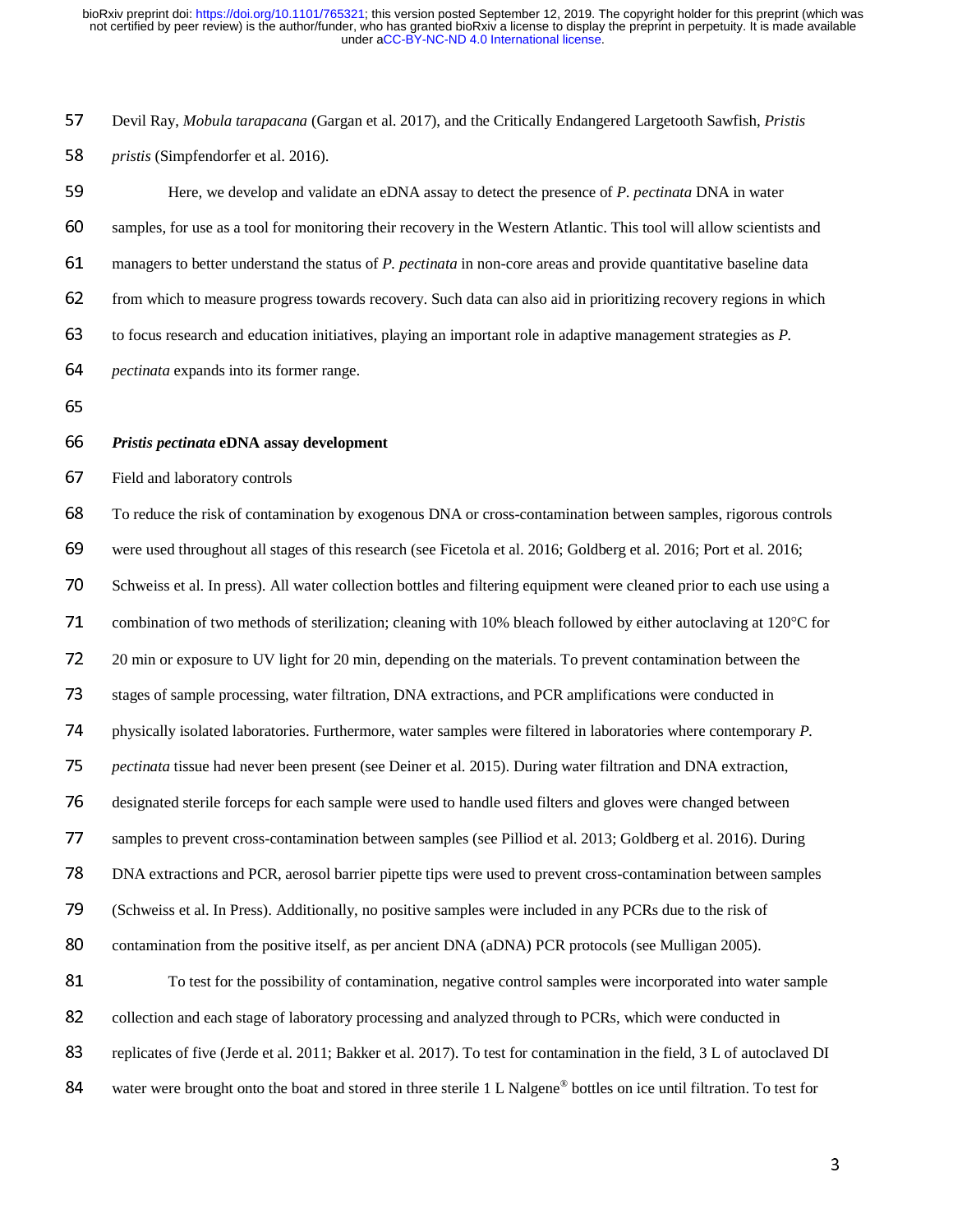85 contamination during filtration, 3 L of autoclaved DI water were filtered and processed through to PCR. Negative

86 controls for DNA extractions contained no particulate matter or filters, and PCR negatives contained no DNA

87 template. Analysis of all negative control samples, using the optimized protocols described below, found no

88 evidence of target DNA across all PCR replicates.

90 Water collection, filtration, and DNA extraction

91 Three liter (L) water samples were collected for all aspects of this study using three sterile, 1 L high-density

92 polyethylene Nalgene® bottles, which were kept on ice in pre-cleaned marine coolers until filtration, which occurred

93 within 24 hours of collection. All water samples were vacuum-filtered using 47 millimeter (mm) 0.8 micron ( $\mu$ m)

94 nylon filters, and used filters were rolled and preserved in 95% ethanol at room temperature. Total eDNA was

95 extracted from filters using the QIAGEN<sup>®</sup> DNeasy<sup>®</sup> Blood & Tissue Kit following the Goldberg et al. (2011)

96 protocol incorporating QIAshredder™ spin columns. The qualities of DNA extracts were visualized using 2%

97 agarose gels and the quantities of DNA were assessed using Thermo Fisher Scientific™ NanoDrop™ technology.

98

99 Droplet Digital PCR assay

100 Primers were designed to amplify a 100-base pair (bp) fragment of the mitochondrial NADH dehydrogenase subunit

<sup>101</sup>2 (mtDNA ND2) gene in *P. pectinata*, but not in other elasmobranchs that could co-occur with this species in U.S.

102 waters, or in other *Pristis* sawfishes. To design these primers, mtDNA ND2 sequences for *P. pectinata* (GenBank

103 accession no. KP400584.1) and 17 genetically similar exclusion species were downloaded from GenBank (Online

104 Resource 1) and aligned in CodonCode v. 6.0.2 (CodonCode Corporation, Dedham, MA, USA). Forward

<sup>105</sup>(PpecND21F: 5'-CTGGTTCACATTGACTCTTAATTTG-3') and reverse (PpecND21R: 5'-

106 GCTACAGCTTCAGCTCTCCTTC-3') primers and an internal PrimeTime® double-quenched ZEN™/IOWA

107 Black™ FQ probe labeled with 6-FAM (PpecND2Probe1IBQF: 5'-TACCATAGCCATCATCCCATTATTATTC-

<sup>108</sup>3') were designed to amplify DNA in only *P. pectinata* by including bp differences in the primers and the probe in

109 all exclusion species (see Online Resource 1). To confirm that the combination of the primers and probe amplified

- 110 the desired locus, PCRs were conducted using quantitative real-time PCR (qRT-PCR) and total genomic DNA
- <sup>111</sup>(gDNA) from four *P*. *pectinata* individuals. Reaction mixtures contained 1.1 µL of extracted DNA (~25 ng/µL), 1X
- 112 Bio-Rad<sup>®</sup> iTaq<sup>™</sup> universal probe supermix, 900 nanomolar (nM) of each primer, and 170 nM of probe, adjusted to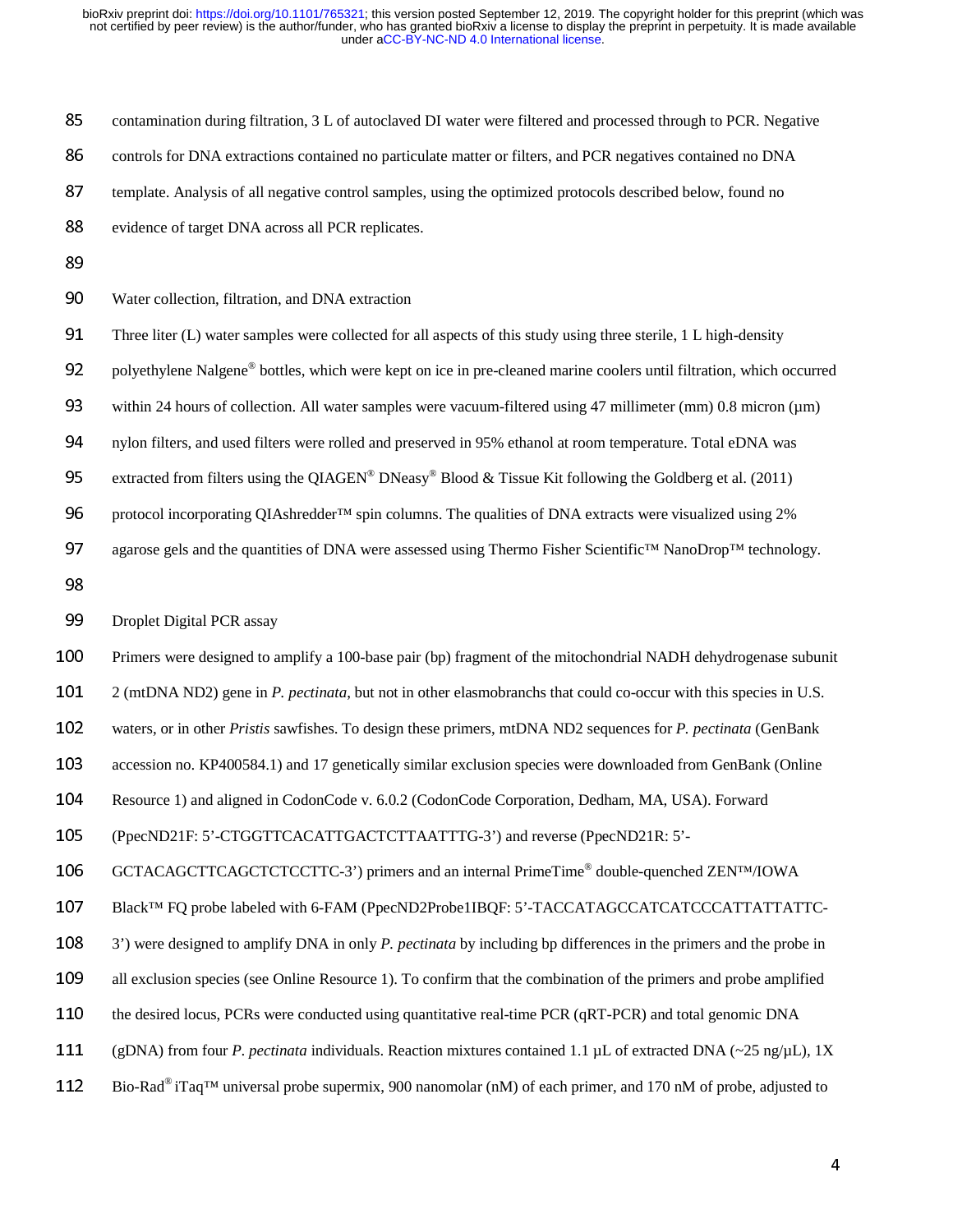113 22 µL using PCR-grade water. Cycling conditions consisted of enzyme activation at 95°C for 10 min, followed by 114  $\pm$  40 cycles of: 94°C for 30 s and 64°C for 2 min, followed by enzyme deactivation at 98°C for 10 min, using a ramp 115 rate of  $1^{\circ}$ C/s. The resulting amplicon from one *P. pectinata* individual was cleaned using a QIAGEN<sup>®</sup> QIAquick 116 PCR Purification Kit using the manufacturer's protocol, with the exception that all centrifugation steps were 117 conducted at 12,000 rpm for 2 min. Forward and reverse sequences were generated using a BigDye<sup>™</sup> Terminator 118 v3.1 Cycle Sequencing Kit (Applied Biosystems™, Foster City, CA, USA) on an Applied Biosystems™ 3730XL 119 DNA Analyzer. A consensus sequence was assembled in CodonCode v. 6.0.2 (CodonCode Corporation, Dedham, <sup>120</sup>MA, USA) and its identity was verified as *P. pectinata* using the NCBI BLAST search function; the generated <sup>121</sup>sequence was 99.3% similar to *P. pectinata* GenBank accession no. KP400584.1 (Chen et al. 2016). 122 The PCR reaction and cycling conditions were optimized for the Bio-Rad<sup>®</sup> QX200™ AutoDG<sup>™</sup> Droplet 123 Digital™ PCR System (Instrument no. 773BR1456) by systematically adjusting seven variables (i.e., primer and 124 probe concentrations, cycle number, ramp rate, annealing temperature, denaturation time, and elongation time) to 125 produce positive results with high relative florescence units (RFUs) and little to no "droplet rain" (i.e., droplets, or 126 clusters of droplets, that lie between the positive and negative droplet bands on the ddPCR<sup>™</sup> scatter plot) (see 127 Online Resource 2). Optimized ddPCR™ reaction mixtures contained 1.1 μL of extracted DNA, 1X Bio-Rad<sup>®</sup>  $128$  ddPCR<sup>™</sup> supermix for probes (no deoxyuridine triphosphate (dUTP)), 900 nanomolar (nM) of each primer, and 170 129 nM of probe, adjusted to 22 µL using PCR-grade water. Optimal ddPCR™ cycling conditions were enzyme 130 activation at 95°C for 10 min, followed by 40 cycles of:  $94^{\circ}$ C for 30 s and  $64^{\circ}$ C for 2 min, with a final enzyme 131 deactivation step at 98°C for 10 min, using a ramp rate of 1°C/s. To ensure the assay was species-specific for *P*. <sup>132</sup>*pectinata* in U.S. waters, the optimized ddPCR™ reaction and cycling conditions were tested using 0.20 ng/µL <sup>133</sup>gDNA derived from fin clips from four *P. pectinata* individuals and one individual for each of 12 representative <sup>134</sup>exclusion species (Table 1). The target DNA fragment was amplified in all five ddPCR™ replicates for each *P.*  <sup>135</sup>*pectinata* individual but was not amplified in any of the ddPCR™ replicates for any representative species from five <sup>136</sup>genetically similar ray genera and two shark genera that could co-occur with *P. pectinata,* or in other *Pristis*  137 sawfishes.

140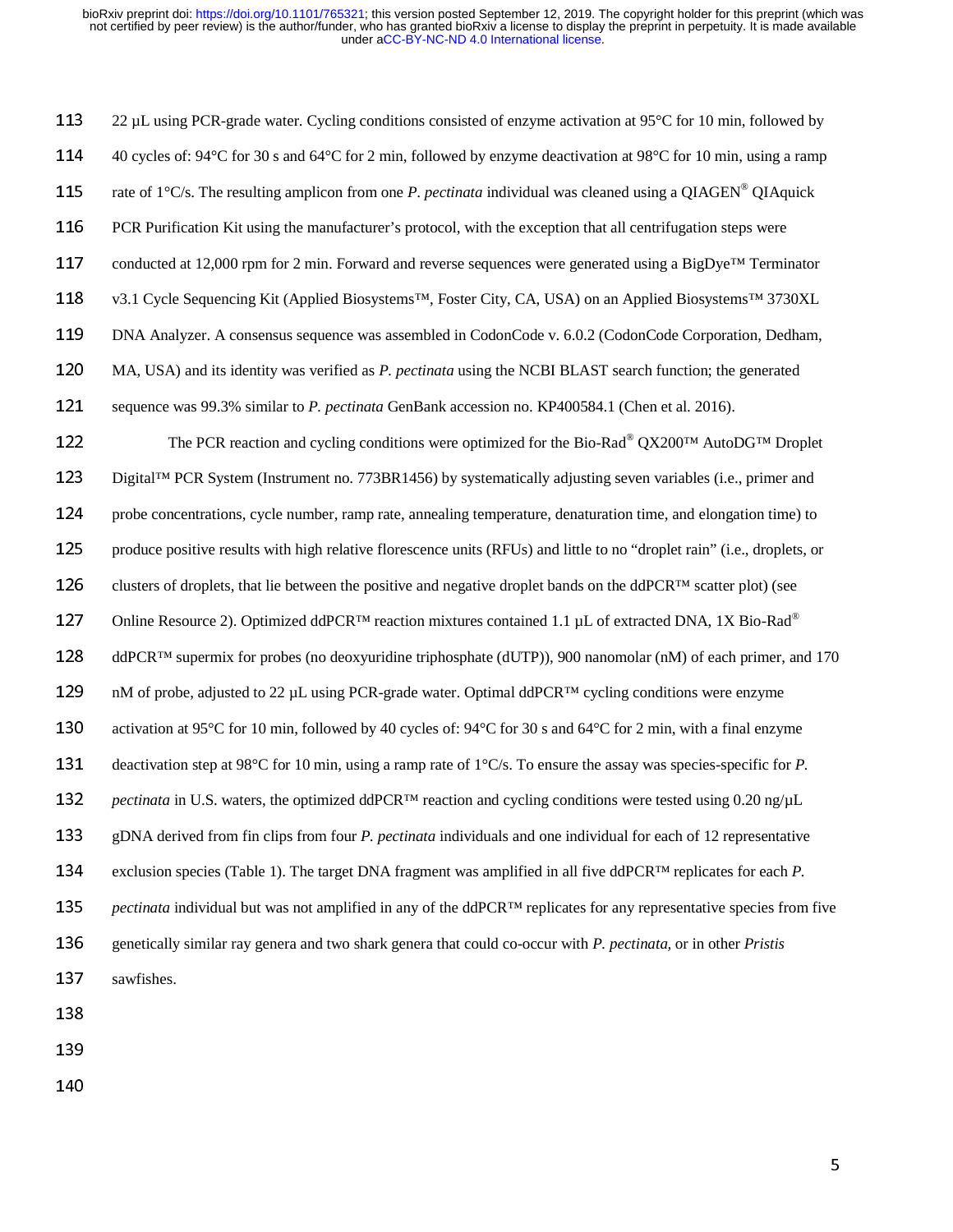### 141 Data analysis

142 Data were analyzed using three criteria for positive *P. pectinata* detections: 1) droplets fell above a manual threshold <sup>143</sup>(MT) defined for this assay, 2) droplets above the MT fell within the prescribed range of the positive droplet 144 population for this assay (5000–7000 RFUs; Fig. 1), and 3) the concentration of target DNA, determined using Bio-145 Rad<sup>®</sup> QuantaSoft<sup>™</sup> software using the Rare Event Detection (RED) setting, was at or above the Limit of Detection <sup>146</sup>(LoD) of the assay. Defining an assay-specific MT minimizes the likelihood of incorrectly calling artifact droplets 147 (i.e., droplets that fall above the negative band population in the absence of target DNA; see Online Resource 3) as 148 positive detections (e.g., Hunter et al. 2017). To define an appropriate MT for the *P. pectinata* eDNA assay, a No 149 Template Control (NTC) plate with no target DNA was analyzed on the ddPCR<sup>™</sup> platform, using the described 150 reaction and cycling conditions. The highest amplitude of the artifact droplets was 2,700 RFUs; therefore, 3000 <sup>151</sup>RFUs was chosen to adopt a more conservative approach to minimize the risk of a calling a false positive. 152 To determine the LoD of the assay, ddPCR™ reactions were performed using gDNA from three *P*. <sup>153</sup>*pectinata* individuals with a 6-fold series of 10X dilutions from starting concentrations of 20 ng/μL (i.e., 1:10 to <sup>154</sup>1:1,000,000). Target DNA was reliably detected in all replicates for all individuals up to the 1:10,000 dilutions, but 155 not in the 1:100,000 dilutions. The standard error of the 1:1,000,000 also overlapped with zero (Fig. 2a), making 156 detection at this concentration unreliable. To further refine the LoD, ddPCR™ reactions were performed on 157 subsequent 3-fold series of 2X dilutions from the 1:10,000 dilutions (Fig. 2b). The LoD of this assay was found to 158 be the 1:80,000 dilutions, corresponding to 0.25 pg of target DNA in the reaction (Fig. 2c). The standard errors of 159 the 1:80,000 dilutions did not include zero, or overlap with the  $1:100,000$  dilutions; so using the average number of 160 copies of target DNA/ $\mu$ L in the 1:80,000 dilutions and applying the lower standard error as the relaxed detection 161 threshold (see Baker et al. 2018), the LoD of the assay was determined to be 0.08 copies/µL.

# <sup>163</sup>**Validation of the** *Pristis pectinata* **eDNA assay**

<sup>164</sup>To validate the ddPCR™ assay, positive *P. pectinata* eDNA samples were acquired via analysis of a water sample 165 from known habitat and through a tank experiment. To collect these positive water samples, a pre-cleaned  $\sim160$  L 166 tank was filled with ambient surface water from known *P. pectinata* nursery habitat in the Caloosahatchee River, 167 Florida, approximately 330 m outside of the Harbour Isles Marina. A 3 L water sample was immediately collected 168 from the tank to assess whether *P. pectinata* eDNA was present in the Caloosahatchee River water. One juvenile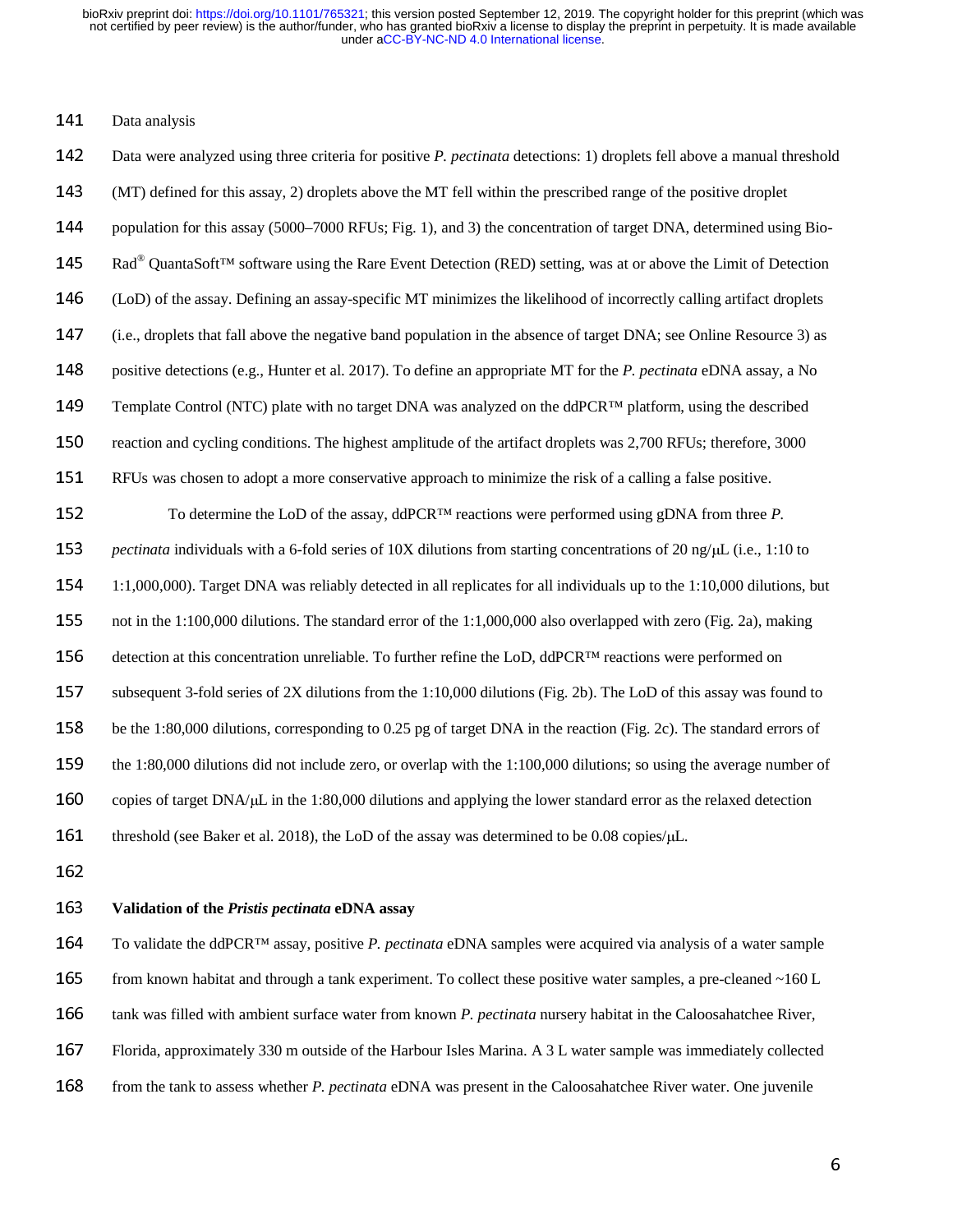169 female *P. pectinata*, measuring 786 mm stretched total length, was captured in a gill net inside the Harbour Isles 170 Marina and placed into the tank. An aerator was added to the tank and dissolved oxygen and water temperature were 171 monitored for the duration of the experiment. A 3 L water sample was collected from the tank immediately after the 172 juvenile was added (time zero) and again after 30 min. All water samples were filtered, DNA extracted, run on  $173$  ddPCR<sup>™</sup>, and analyzed using the methods developed in this study. 174 Applying all three criteria for a positive detection of target DNA, the ddPCR reactions containing DNA 175 extracted from ambient water from the nursery contained an average of 11.54 copies/ $\mu$ L (SE = 0.72) of *P. pectinata* 176 eDNA (Fig. 3). The amount of target eDNA increased to 739.4 copies/ $\mu$ L (SE = 38.31) immediately after the 177 juvenile was added to the tank (time zero) and then increased to 3,175.8 copies/ $\mu$ L (SE = 589.3) after 30 min (Fig. 178 3). At 30 min, the large quantity of target DNA isolated from the water sample oversaturated the PCR product, 179 resulting in a high standard error.

### <sup>181</sup>**Discussion**

182 The developed eDNA assay provides a rapid-assessment tool to conduct targeted surveys to investigate the 183 occurrence and infer the status of *P. pectinata* beyond their contemporary core range. This assay has been validated <sup>184</sup>in the Caloosahatchee River, Florida, where *P. pectinata* is the sole species of sawfish; however, because the assay 185 did not amplify DNA in other *Pristis* sawfishes, it can also be used in locations where other sawfishes have been 186 known to co-occur, at least historically, such as Texas (Brame et al. 2019). It is promising to note that there are no 187 bp differences in the primer or probe sequences designed in this study compared to a mtDNA ND2 sequence for a *P*. <sup>188</sup>*pectinata* collected in Mexico (GenBank accession no. MF682494.1; Diaz-Jaimes et al. 2018), indicating the 189 developed assay should amplify the target gene in this species from other, nearby waters in the Western Atlantic. 190 Use of the assay outside these waters requires careful consideration and, potentially, further testing. MtDNA genes 191 are often variable among populations within a species (Rubinoff et al. 2006); therefore, before using this assay to 192 conduct eDNA surveys in other geographic regions (e.g., Eastern Atlantic), the primers and probe should be tested <sup>193</sup>with *P. pectinata* tissue samples obtained from the local population. Where fresh *P. pectinata* tissue samples are not 194 available for such testing due to the possibility of local extinctions, historic rostra can be used as an alternative 195 source of DNA (Phillips et al. 2009). Finally, the primers and probe developed here were cross-tested with 196 representative species from closely related genera found in U.S. waters; testing with additional exclusion species is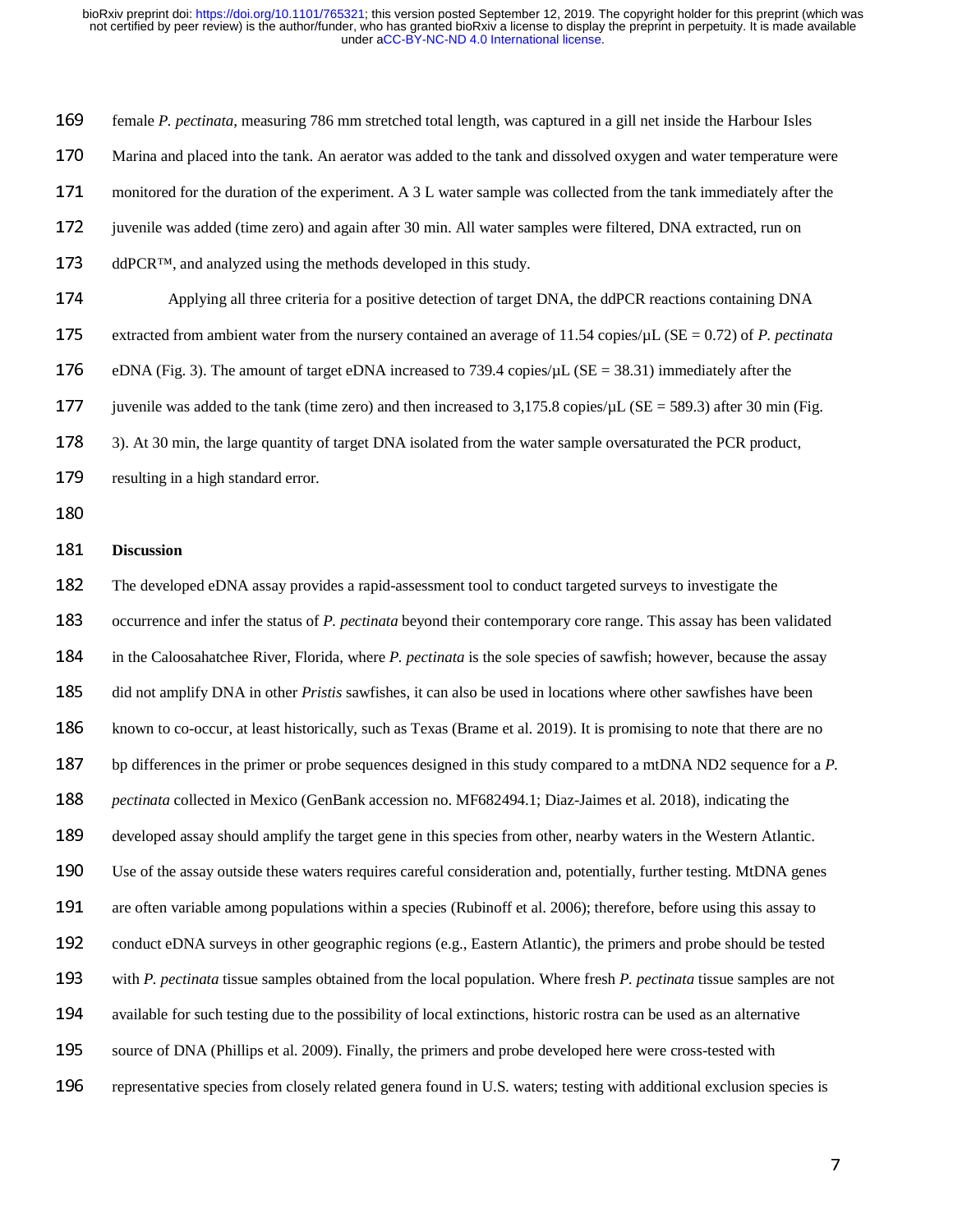197 required to ensure that the assay remains species-specific in other geographic regions, highlighting the need for local 198 fisheries knowledge (Poulakis and Grubbs 2019).

199 The use of ddPCR<sup>™</sup> for single species detections is gaining popularity in eDNA research due to its unparalleled 200 ability to detect minute quantities of target DNA amongst high concentrations of non-target DNA and in the 201 presence of natural inhibitors found in water samples (Evans et al. 2017; Hunter et al. 2018). DdPCR<sup>™</sup> assays 202 developed for species such as the Bull Shark, *Carcharhinus leucas* (Schweiss et al. In Press) and Killer Whale, 203 *Orcinus orca* (Baker et al. 2018), have found this platform to be capable of detecting less than 0.5 pg of target DNA 204 in a reaction. Such highly sensitive assays are especially critical in eDNA surveys targeting Critically Endangered or 205 Endangered species, where there can be substantial conservation outcomes based on the results of such surveys 206 (Hunter et al. 2018; Poulakis and Grubbs 2019). For instance, the use of ddPCR™ could reduce the risk of false 207 negatives (i.e., where target DNA is present but not detected) stemming from the use of a less sensitive PCR 208 platform such as conventional or qRT-PCR, which are unlikely to detect such minute quantities of target DNA (Doi 209 et al. 2015). Conservation and management strategies developed on the basis of such false negatives could lead to 210 slower implementation and inadequate protections along with incomplete habitat designations for threatened species, 211 ultimately hindering species recovery.

212 Using the three-criteria approach described here to define positive detections on the ddPCR<sup>™</sup> platform 213 provides a rigorous approach to interpret the results of eDNA surveys, reducing the risk of incorrectly calling PCR 214 artifacts as positive species detections (e.g., false positives). For example, using only a MT, an artifact droplet just 215 above the threshold could be incorrectly interpreted as a positive detection. Ensuring the quantity of target DNA is 216 also within the detection capabilities of an assay allows for more robust and confident positive detections. False 217 positives can also result from contamination between eDNA samples or from exogenous DNA. Given the detection 218 capabilities of ddPCR<sup>™</sup> assays, strict protocols to prevent contamination (see Goldberg et al. 2016; Schweiss et al. 219 In press) coupled with testing for contamination at every stage in sample processing are critical in producing reliable 220 data from eDNA surveys that may be used as a part of conservation planning. This is especially important when the 221 results of eDNA surveys could be used to prioritize research and management initiatives as well as in the allocation 222 of resources (Poulakis and Grubbs 2019).

223 With a well-designed water sampling regime, strict field and laboratory controls, and a highly sensitive 224 ddPCR™ assay, targeted species eDNA surveys provide a powerful tool to improve our knowledge of the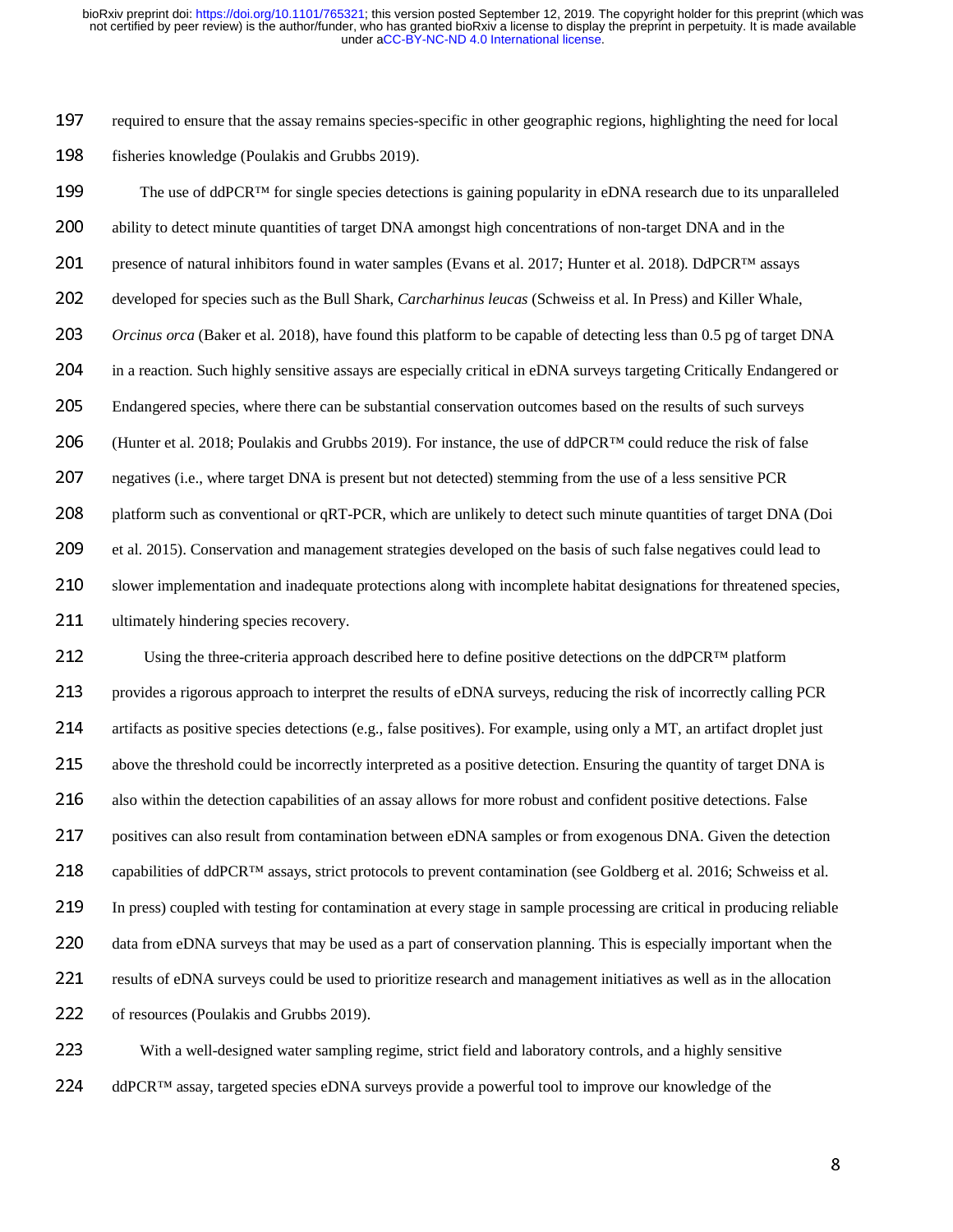225 occurrence of *P. pectinata*. The eDNA tool developed here can be used to provide quantitative baseline data in non-226 core areas from which to measure future progress towards species recovery. Recovery in *P. pectinata* populations is 227 predicted to be a slow process due to their life history characteristics and will be dependent on the mitigation of 228 anthropogenic activities (e.g., accidental fisheries mortalities; Carlson and Simpfendorfer 2015). Range re-expansion 229 during recovery is predicted to begin in locations closest to the core population(s) as a result of spillover from 230 adjacent areas, in a stepping-stone fashion (see Saura et al. 2014). There is, however, the possibility that because <sup>231</sup>female *P*. *pectinata* have been shown to exhibit philopatry (Feldheim et al. 2017), occurrence and encounter reports 232 of juvenile *P. pectinata* in non-core areas further away from SWFL (e.g. Texas, Mississippi) represent remnant *P*. <sup>233</sup>*pectinata* populations scattered over portions of their former range; under such a scenario, patterns of recovery could 234 be more complex and would ultimately depend on the availability of suitable habitat and the mitigation of threats <sup>235</sup>from anthropogenic activities (Seitz and Poulakis 2006; Poulakis et al. 2011; Norton et al. 2012; Scharer et al. <sup>236</sup>2017). Conducting targeted eDNA surveys for *P. pectinata* across all historically-occupied regions in U.S. waters 237 could not only aid in conservation planning and prioritizing areas for research, but could also increase our 238 understanding of patterns of recovery in a highly threatened marine species.

<sup>240</sup>**Acknowledgements** This research was funded by The University of Southern Mississippi and was supported by the 241 Mississippi IDeA Network of Biomedical Research Excellence (INBRE), funded under Institutional Development 242 Award (IDeA) number P20-GM103476 from the National Institutes of General Medical Sciences of the National 243 Institutes of Health. Thank you to Dr. Jonathan Lindner for general advice regarding Droplet Digital™ PCR. Thanks 244 to Joshua Speed, London Williams, and Michael Garrett for laboratory access at University of Mississippi Medical 245 Center (UMMC), and for use of Droplet Digital™ PCR equipment. Thanks to Alia Court and Andrew Wooley for 246 field and laboratory support in Florida. Positive sample collection in Florida was supported by funding from the U.S. 247 Department of Commerce, National Oceanic and Atmospheric Administration's (NOAA) National Marine Fisheries 248 Service through Section 6 (Cooperation with the States) of the U.S. Endangered Species Act under grant award 249 NA16NMF4720062 to the Florida Fish and Wildlife Conservation Commission. Florida sampling was also 250 supported by Keystone Grant 384 to GRP from the Save Our Seas Foundation. Statements, findings, conclusions, 251 and recommendations are those of the authors and do not necessarily reflect the views or policies of the funders. 252 This research was conducted under Endangered Species Permit number 21043 (GRP) issued by NOAA Fisheries.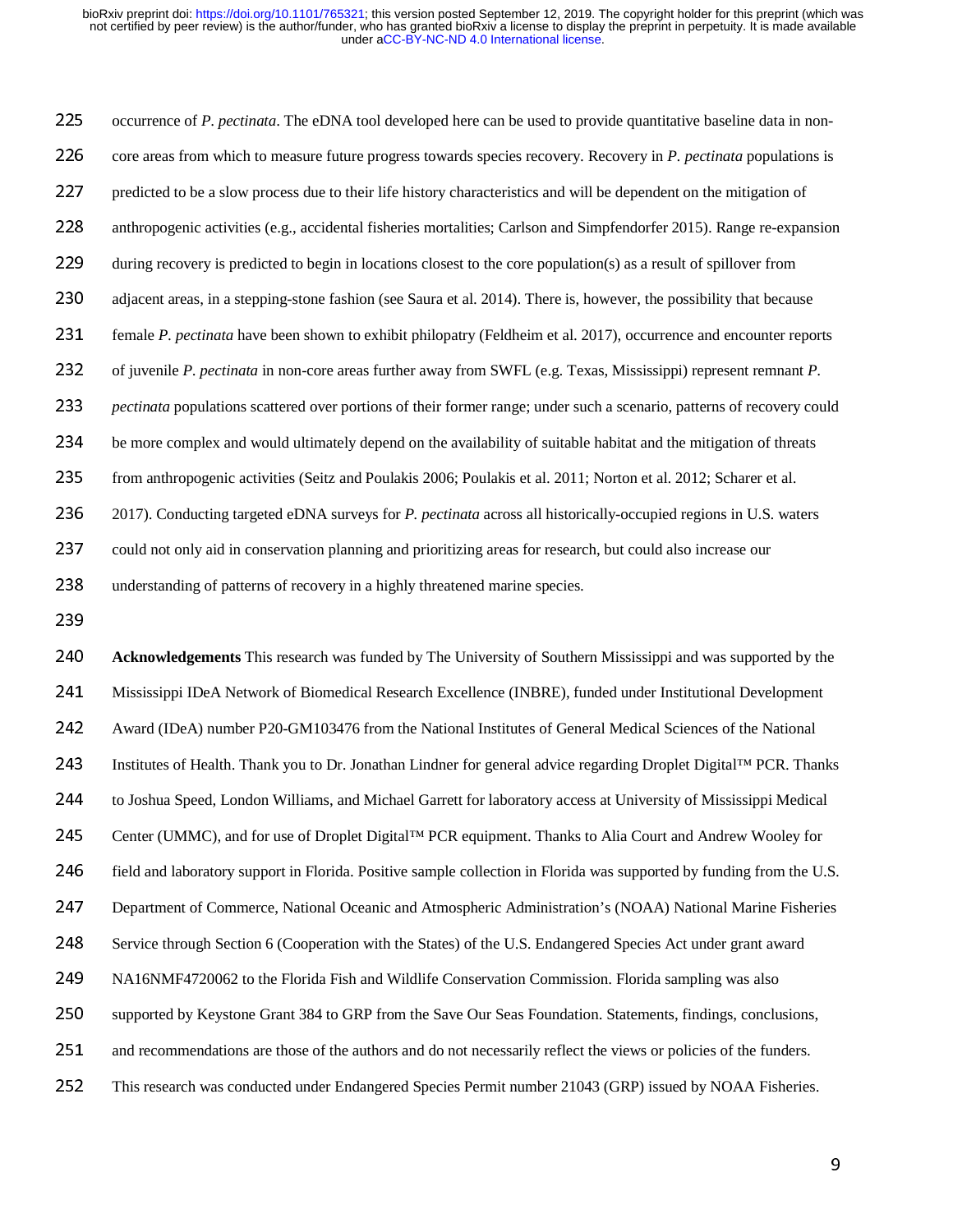# <sup>253</sup>**References:**

| 254 | Akçakaya HR, Bennett EL, Brooks TM, Grace MK, Heath A, Hedges S, Hilton-Taylor C, Hoffman M, Keith DA,            |
|-----|-------------------------------------------------------------------------------------------------------------------|
| 255 | Long B, Mallon DP (2018) Quantifying species recovery and conservation success to develop an IUCN                 |
| 256 | Green List of Species. Conserv Biol 32:1128-1138. doi: 10.1111/cobi.13112                                         |
| 257 |                                                                                                                   |
| 258 | Baker CS, Steel D, Nieukirk S, Klinck H (2018) Environmental DNA (eDNA) from the wake of the whales: droplet      |
| 259 | digital PCR for detection and species identification. Front Mar Sci 5:133.                                        |
| 260 | https://doi.org/10.3389/fmars.2018.00133                                                                          |
| 261 |                                                                                                                   |
|     |                                                                                                                   |
| 262 | Bakker J, Wangensteen OS, Chapman DD, Boussarie G, Buddo D, Guttridge TL, Hertler H, Moulliot D, Vigliola L,      |
| 263 | Mariani S (2017) Environmental DNA reveals tropical shark diversity in contrasting levels of                      |
| 264 | anthropogenic impact. Sci Rep 7:16886. doi:10.1038/s41598-017-17150-2                                             |
| 265 |                                                                                                                   |
| 266 | Brame AB, Wiley TR, Carlson JK, Fordham SV, Grubbs RD, Osborne J, Scharer RM, Bethea DM, Poulakis GR              |
| 267 | (2019) Biology, ecology, and status of the Smalltooth Sawfish, Pristis pectinata, in the USA. Endanger            |
| 268 | Species Res 39:9-23. https://doi.org/10.3354/esr00952                                                             |
| 269 |                                                                                                                   |
| 270 | Boussarie G, Bakker J, Wangensteen OS, Mariani S, Bonnin L, Juhel J, Kiszka JJ, Kulbicki M, Manel S, Robbins      |
| 271 | WD, Vigliola L (2018) Environmental DNA illuminates the dark diversity of sharks. Sci Adv 4:9661. doi:            |
| 272 | 10.1126/sciadv.aap9661                                                                                            |
| 273 |                                                                                                                   |
|     |                                                                                                                   |
| 274 | Carlson JK, Simpfendorfer CA (2015) Recovery potential of smalltooth sawfish, Pristis pectinata, in the United    |
| 275 | States determined using population viability models. Aquat Conserv Mar Freshw Ecosyst 25:187-200. doi:            |
| 276 | 10.1002/aqc.2434                                                                                                  |
| 277 |                                                                                                                   |
| 278 | Carlson J, Wiley T, Smith K (2013) Pristis pectinata (errata version published in 2019). The IUCN Red List of     |
| 279 | Threatened Species 2013: e.T18175A141791261. Accessed on 24 April 2019.                                           |
| 280 |                                                                                                                   |
| 281 | Carlson JK, Osborne J (2012) Relative abundance of smalltooth sawfish (Pristis pectinata) based on the Everglades |
| 282 | National Park Creel Survey. NOAA Technical Memorandum NMFS-SEFSC-626.                                             |
| 283 |                                                                                                                   |
| 284 | Chen X, Wiley T, Kyne PM, Fuetry P (2016) Complete mitochondrial genome of the Critically Endangered              |
| 285 |                                                                                                                   |
|     | Smalltooth Sawfish Pristis pectinata (Rajiformes: Pristidae). Mitochondr DNA Part A 27:3331-3332.                 |
| 286 |                                                                                                                   |
| 287 | Diaz-Jaimes P, Bonfil R, Palacios-Barreto P, Bolano-Martinez N, Nayona-Vasquez NJ (2018) Mitochondrial            |
| 288 | genome of the Critically Endangered Smalltooth Sawfish Pristis pectinata from Veracruz, Mexico.                   |
| 289 | Conserv Genet Resour 10:663-666. doi: 10.007/s12686-017-0896-9                                                    |
| 290 |                                                                                                                   |
| 291 | Deiner K, Walser JC, Mächler E, Altermatt F (2015) Choice of capture and extraction methods affect detection of   |
| 292 | freshwater biodiversity from environmental DNA. Biol Conserv 183:53-63.                                           |
| 293 | https://doi.org/10.1016/j.biocon.2014.11.018                                                                      |
| 294 |                                                                                                                   |
| 295 | Doi H, Takahara T, Minamoto T, Matsuhashi S, Uchii K, Yamanaka H (2015) Droplet digital polymerase chain          |
| 296 |                                                                                                                   |
|     | reaction (PCR) outperforms real-time PCR in the detection of environmental DNA from an invasive fish              |
| 297 | species. Environ Sci Technol 49:5601-5608. doi:10.1021/acs.est.5b00253                                            |
| 298 |                                                                                                                   |
| 299 | Dulvy NK, Davidson LN, Kyne PM, Simpfendorfer CA, Harrison LR, Carlson JK, Fordham SV (2016) Ghosts of            |
| 300 | the coast: global extinction risk and conservation of sawfishes. Aquat Conserv Mar Freshw Ecosyst 26:134-         |
| 301 | 153. doi: 10.1002/aqc.2525                                                                                        |
| 302 |                                                                                                                   |
| 303 | Dulvy NK, Fowler SL, Musick JA, Cavanagh RD, Kyne PM, Harrison LR, Carlson JK, Davidson LN, Fordham SV,           |
| 304 | Francis MP, Pollock CM (2014) Extinction risk and conservation of the world's sharks and rays. eLife              |
| 305 | 3:e00590. doi:10.7554/eLife.00590                                                                                 |
| 306 |                                                                                                                   |
| 307 |                                                                                                                   |
|     |                                                                                                                   |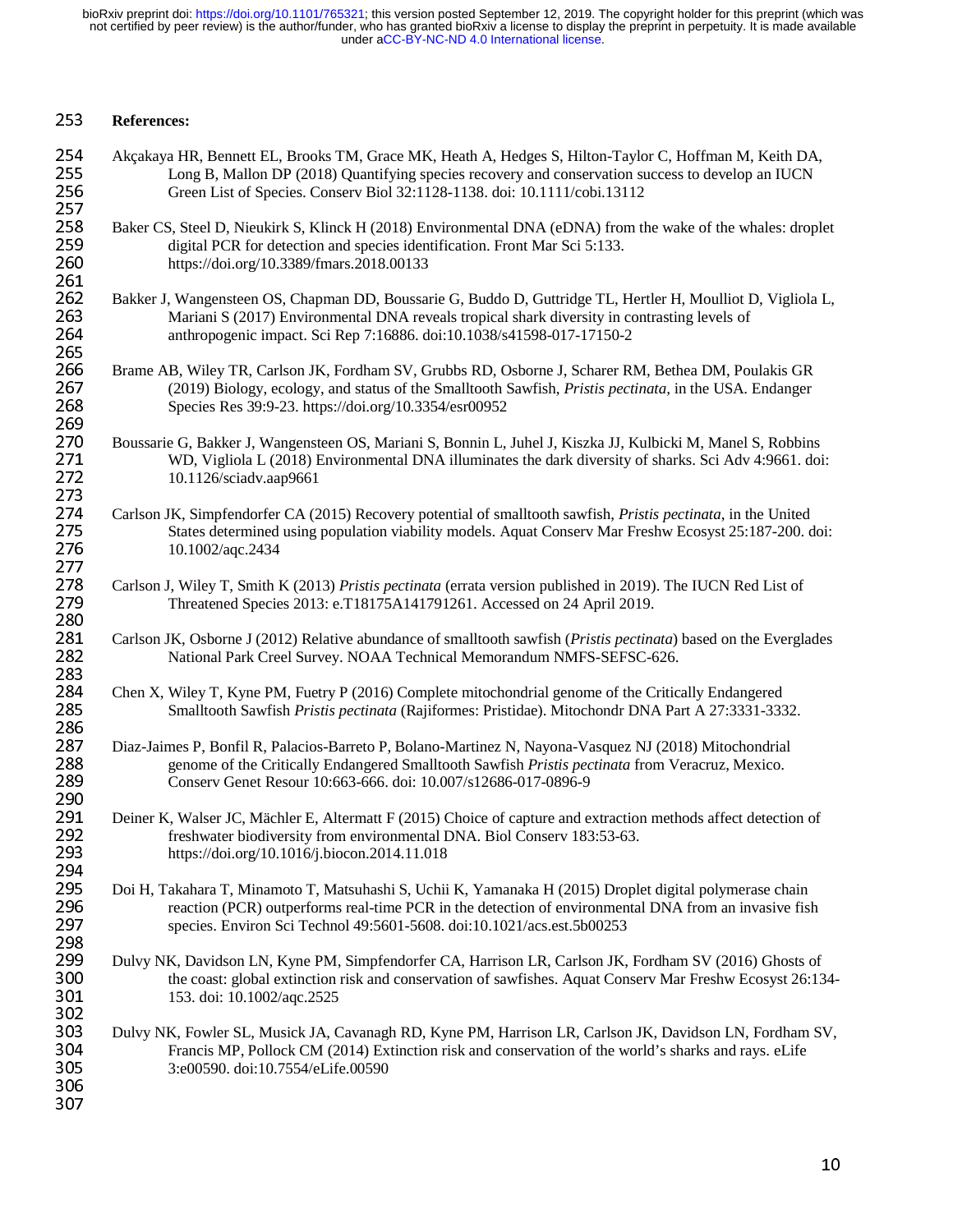| 308<br>309<br>310               | Evans NT, Shirey PD, Wieringa JG, Mahon AR, Lamberti GA (2017) Comparative cost and effort of fish<br>distribution detection via environmental DNA analysis and electrofishing. Fisheries 42:90-99.<br>https://doi.org/10.1080/03632415.2017.1276329                                                                                         |
|---------------------------------|----------------------------------------------------------------------------------------------------------------------------------------------------------------------------------------------------------------------------------------------------------------------------------------------------------------------------------------------|
| 311<br>312<br>313<br>314        | Feldheim KA, Fields AT, Chapman DD, Scharer RM, Poulakis GR (2017) Insights into reproduction and behavior<br>of the smalltooth sawfish Pristis pectinata. Endanger Species Res 34:463-471.<br>https://doi.org/10.3354/esr00868                                                                                                              |
| 315<br>316<br>317               | Ficetola GF, Taberlet P, Coissac E (2016) How to limit false positives in environmental DNA and<br>metabarcoding? Mol Ecol Resour 16:604-607. https://doi-org.lynx.lib.usm.edu/10.1111/1755-0998.12508                                                                                                                                       |
| 318<br>319<br>320<br>321<br>322 | Gargan LM, Morato T, Pham CK, Finarelli JA, Carlsson JE, Carlsson J (2017) Development of a sensitive detection<br>method to survey pelagic biodiversity using eDNA and quantitative PCR: a case study of devil ray at<br>seamounts. Mar Biol 164:112. doi:10.1007/s00227-017-3141-x                                                         |
| 323<br>324<br>325               | Goldberg CS, Pilliod DS, Arkle RS, Waits LP (2011) Molecular detection of vertebrates in stream water: a<br>demonstration using Rocky Mountain tailed frogs and Idaho giant salamanders. PLoS One 6:e22746.<br>https://doi.org/10.1371/journal.pone.0022746                                                                                  |
| 326<br>327<br>328<br>329<br>330 | Goldberg CS, Turner CR, Deiner K, Klymus KE, Thomsen PF, Murphy MA, Spear SF, McKee A, Oyler-McCance<br>SJ, Cornman RS, Laramie MB (2016) Critical considerations for the application of environmental DNA<br>methods to detect aquatic species. Methods Ecol Evol 7:1299-1307. https://doi-<br>org.lynx.lib.usm.edu/10.1111/2041-210X.12595 |
| 331<br>332<br>333<br>334        | Hunter ME, Meigs-Friend G, Ferrante JA, Kamla AT, Dorazio RM, Diagne LK, Luna F, Lanyon<br>JM, Reid JP (2018) Surveys of environmental DNA (eDNA): a new approach to estimate occurrence in<br>vulnerable manatee populations. Endanger Species Res 35:101-111. https://doi.org/10.3354/esr00880                                             |
| 335<br>336<br>337<br>338<br>339 | Hunter ME, Dorazio RM, Butterfield JS, Meigs-Friend G, Nico LG, Ferrante JA (2017) Detection limits of<br>quantitative and digital PCR assays and their influence in presence-absence surveys of environmental<br>DNA. Mol Ecol Res 17:221-229. doi: 10.1111/1755-0998.12619                                                                 |
| 340<br>341<br>342               | Jerde CL, Mahon AR, Chadderton WL, Lodge DM (2011) "Sight-unseen" detection of rare aquatic species using<br>environmental DNA. Conserv Lett 4:150-157. doi: 10.1111/j.1755-263X.2010.00158.x                                                                                                                                                |
| 343<br>344<br>345               | Lafferty KD, Benesh KC, Mahon AR, Jerde CL, Lowe CG (2018) Detecting southern California's white sharks with<br>environmental DNA. Front Mar Sci 5:1-6. doi: 10.3389/fmars.2018.00355                                                                                                                                                        |
| 346<br>347<br>348               | Lewison RL, Crowder LB, Read AJ, Freeman SA (2004) Understanding impacts of fisheries bycatch on marine<br>megafauna. Trends Ecol Evol 19:598-604. https://doi.org/10.1016/j.tree.2004.09.004                                                                                                                                                |
| 349<br>350<br>351               | Mulligan CJ (2005) Isolations and analysis of DNA from archaeological, clinical, and natural history specimens.<br>Methods Enzymol 395:87-103. https://doi.org/10.1016/S0076-6879(05)95007-6                                                                                                                                                 |
| 352<br>353<br>354<br>355        | National Marine Fisheries Service (2003) Endangered and threatened species; final endangered status for a distinct<br>population segment of smalltooth sawfish (Pristis pectinata) in the United States. Federal Register<br>68:15674-15680.                                                                                                 |
| 356<br>357<br>358               | National Marine Fisheries Service (2009) Recovery Plan for Smalltooth Sawfish (Pristis pectinata). Prepared by the<br>Smalltooth Recovery Team for the National Marine Fisheries Service. Silver Spring, Maryland.                                                                                                                           |
| 359<br>360<br>361<br>362<br>363 | National Marine Fisheries Service (2018) Smalltooth Sawfish 5-Year review: summary and evaluation. National<br>Oceanic and Atmospheric Administration, National Marine Fisheries Service, Protected Resources<br>Division, St. Petersburg, FL.                                                                                               |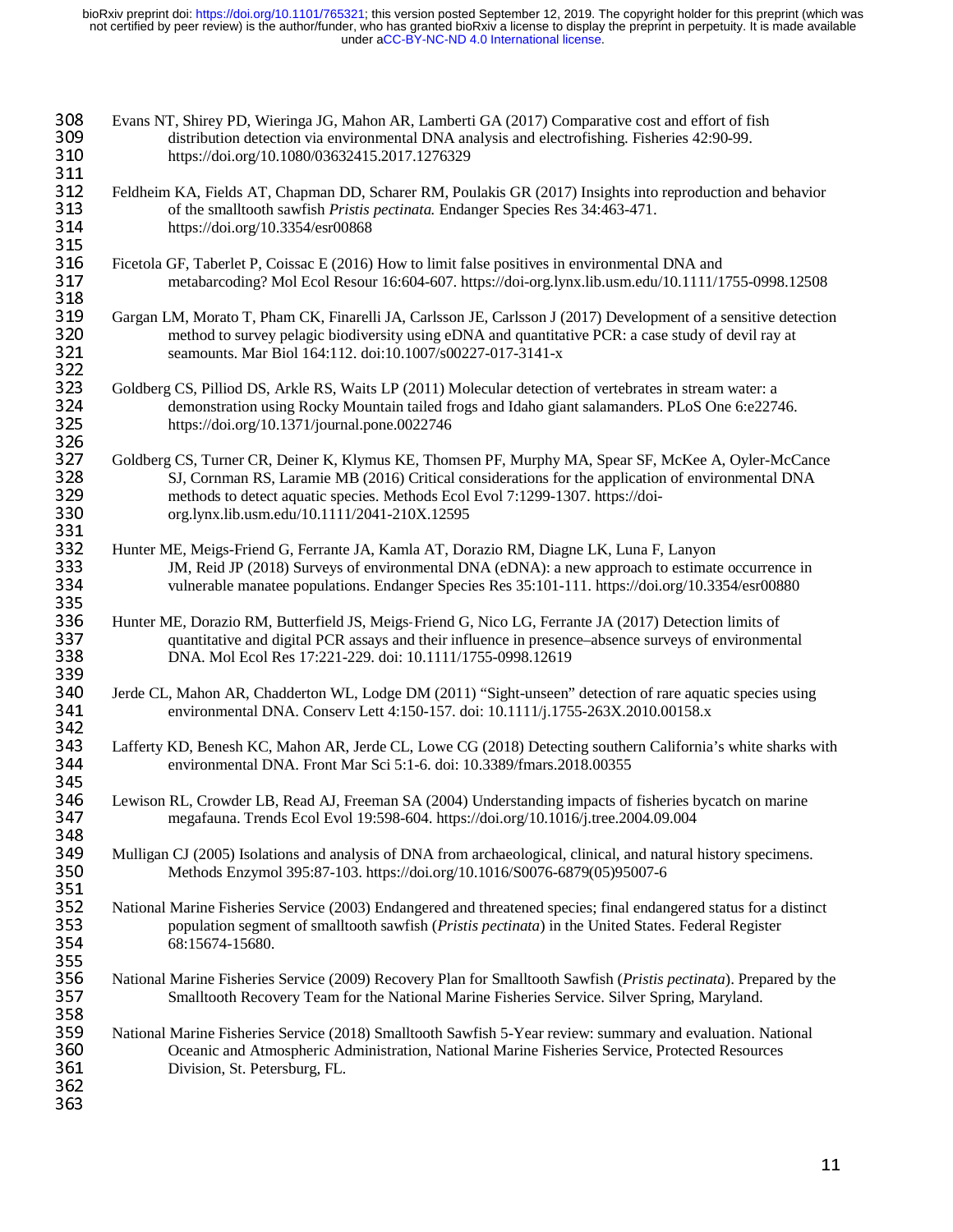| 364<br>365<br>366<br>367 | Norton SL, Wiley TR, Carlson JK, Frick AL, Poulakis GR, Simpfendorfer CA (2012) Designating critical habitat<br>for juvenile endangered smalltooth sawfish in the United States. Mar Coast Fish 4:473-480.<br>https://doi.org/10.1080/19425120.2012.676606                                                  |
|--------------------------|-------------------------------------------------------------------------------------------------------------------------------------------------------------------------------------------------------------------------------------------------------------------------------------------------------------|
| 368<br>369<br>370<br>371 | Phillips N, Chaplin J, Morgan D, Peverell S (2009) Extraction and amplification of DNA from the dried rostra of<br>sawfishes (Pristidae) for applications in conservation genetics. Pac Conserv Biol 15:128-134. doi:<br>10.1071/PC090128                                                                   |
| 372<br>373<br>374<br>375 | Pilliod DS, Goldberg CS, Arkle RS, Waits LP (2013) Estimating occupancy and abundance of stream amphibians<br>using environmental DNA from filtered water samples. Can J Fish Aquat Sci 70:1123-1130. doi:<br>10.1139/cjfas-2013-0047                                                                       |
| 376<br>377<br>378<br>379 | Port JA, O'Donnell JL, Romero-Maraccini OC, Leary PR, Litvin SY, Nickols KJ, Yamahara KM, Kelly RP (2016)<br>Assessing vertebrate biodiversity in a kelp forest ecosystem using environmental DNA. Mol Ecol 25:527-<br>541. doi: 10.1111/mec.13481                                                          |
| 380<br>381<br>382        | Poulakis GR, Grubbs RD (2019) Biology and ecology of sawfishes: global status of research and future outlook.<br>Endanger Species Res 39:77-90. https://doi.org/10.3354/esr00955.                                                                                                                           |
| 383<br>384<br>385<br>386 | Poulakis GR, Stevens PW, Timmers AA, Wiley TR, Simpfendorfer CA (2011) Abiotic affinities and spatiotemporal<br>distribution of the endangered smalltooth sawfish, Pristis pectinata, in a south-western Florida<br>nursery. Aquat Conserv Mar Freshw Ecosyst 62:1165-1177. https://doi.org/10.1071/MF11008 |
| 387<br>388<br>389<br>390 | Rees HC, Maddison BC, Middleditch DJ, Patmore JR, Gough KC (2014) The detection of aquatic animal species<br>using environmental DNA–a review of eDNA as a survey tool in ecology. J Appl Ecol 51:1450-1459.<br>doi:10.1111/1365-2664.12306                                                                 |
| 391<br>392<br>393        | Rubinoff D (2006) Utility of mitochondrial DNA barcodes in species conservation. Conserv Biol 20:1026-1033.<br>https://doi.org/10.1111/j.1523-1739.2006.00372.x                                                                                                                                             |
| 394<br>395<br>396        | Saura S, Bodin Ö, Fortin MJ (2014) Stepping stones are crucial for species' long-distance dispersal and range<br>expansion through habitat networks. J Appl Ecol 51:171-182. https://doi.org/10.111/1365-2664.12179                                                                                         |
| 397<br>398<br>399        | Seitz JC, Poulakis GR (2006) Anthropogenic effects on the smalltooth sawfish (Pristis pectinata) in the United<br>States. Mar Pollut Bull 52:1533-1540. https://doi.org/10.1016/j.marpolbul.2006.07.016                                                                                                     |
| 400<br>401<br>402<br>403 | Simpfendorfer CA, Kyne PM, Noble TH, Goldsbury J, Basiita RK, Lindsay R, Shields A, Perry C, Jerry DR (2016)<br>Environmental DNA detects Critically Endangered largetooth sawfish in the wild. Endanger Species Res<br>30:109-116. doi:10.3354/esr00731                                                    |
| 404<br>405<br>406<br>407 | Stevens JD, Bonfil R, Dulvy NK, Walker PA (2000) The effects of fishing on sharks, rays, and chimaeras<br>(chondrichthyans), and the implications for marine ecosystems. ICES J Mar Sci 57:476-494.<br>doi:10.1006/jmsc.2000.0724                                                                           |
| 408<br>409<br>410<br>411 | Thomsen PF, Kielgast J, Iversen LL, Møller PR, Rasmussen M, Willerslev E (2012) Detection of a diverse marine<br>fish fauna using environmental DNA from seawater samples. PLoS One 7:e41732.<br>https://doi.org/10.1371/journal.pone.0041732                                                               |
| 412<br>413<br>414        | Weltz K, Lyle JM, Ovenden J, Morgan JA, Moreno DA, Semmens JM (2017) Applications of environmental DNA<br>to detect an endangered marine skate species in the wild. PLoS One 12:e0178124.<br>https://doi.org/10.1371/journal.pone.0178124                                                                   |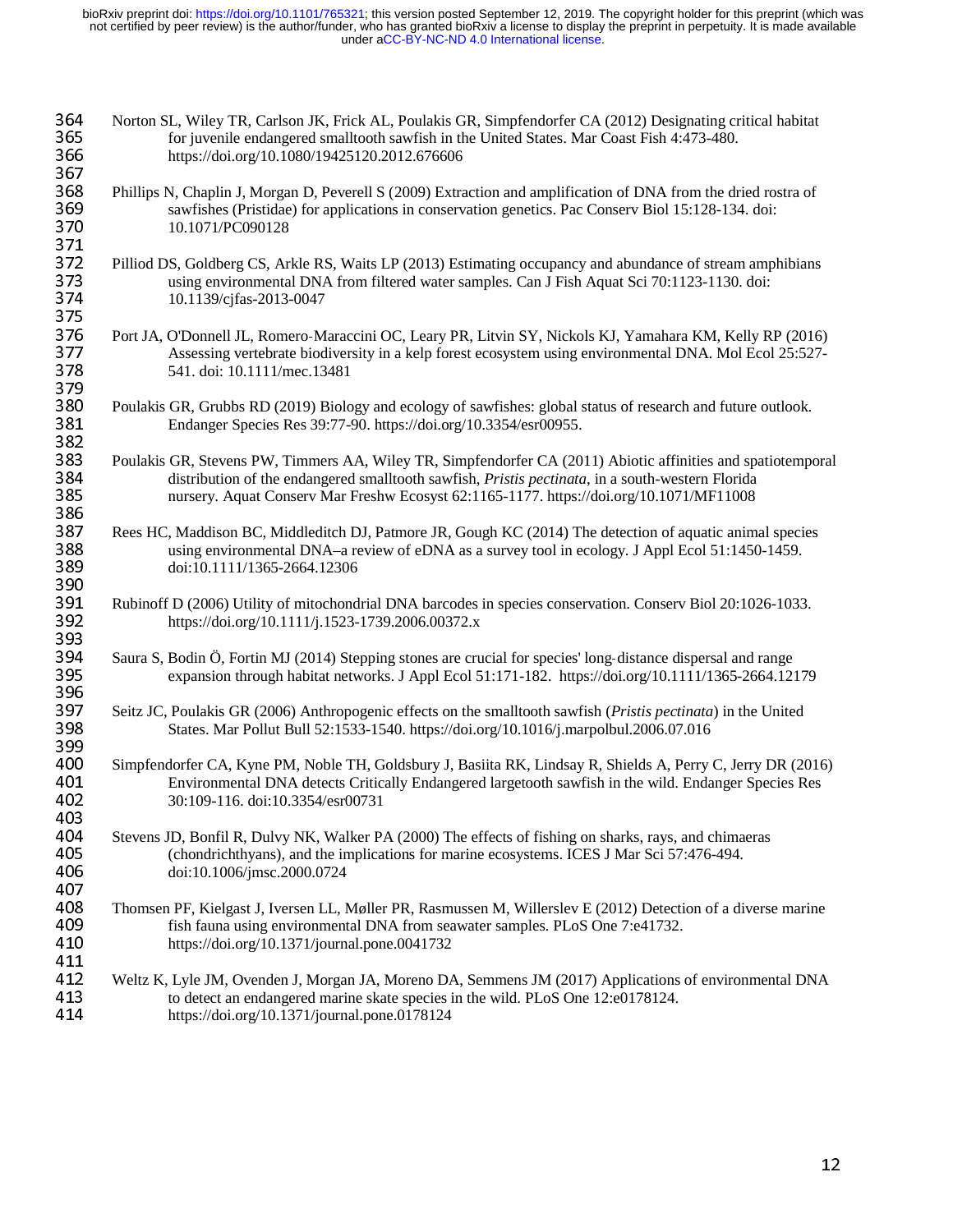Table 1 List of 12 exclusion species that were tested to ensure species-specificity of the primers and probe developed for the mitochondrial NADH dehydrogenase subunit 2 (mtDNA ND2) gene in *Pristis pectinata* on the Bio-Rad® QX200™ AutoDG™ Droplet Digital™ PCR System. The country of origin for each tissue sample is included

| <b>Species</b>                                       | <b>Tissue origin</b> |
|------------------------------------------------------|----------------------|
| Green Sawfish, Pristis zijsron                       | Australia            |
| Dwarf Sawfish, Pristis clavata                       | Australia            |
| Largetooth Sawfish, Pristis pristis                  | Australia            |
| Atlantic Guitarfish, Rhinobatos lentiginosus         | <b>United States</b> |
| Atlantic Stingray, Hypanus sabinus                   | <b>United States</b> |
| Bluntnose Stingray, Hypanus say                      | <b>United States</b> |
| Cownose Ray, Rhinoptera bonasus                      | <b>United States</b> |
| Spotted Eagle Ray, Aetobatus narinari                | <b>United States</b> |
| Clearnose Skate, Raja eglanteria                     | <b>United States</b> |
| Roundel Skate, Raja texana                           | <b>United States</b> |
| Bigeye Thresher Shark, Alopias superciliosus         | <b>United States</b> |
| Atlantic Sharpnose Shark, Rhizoprionodon terraenovae | <b>United States</b> |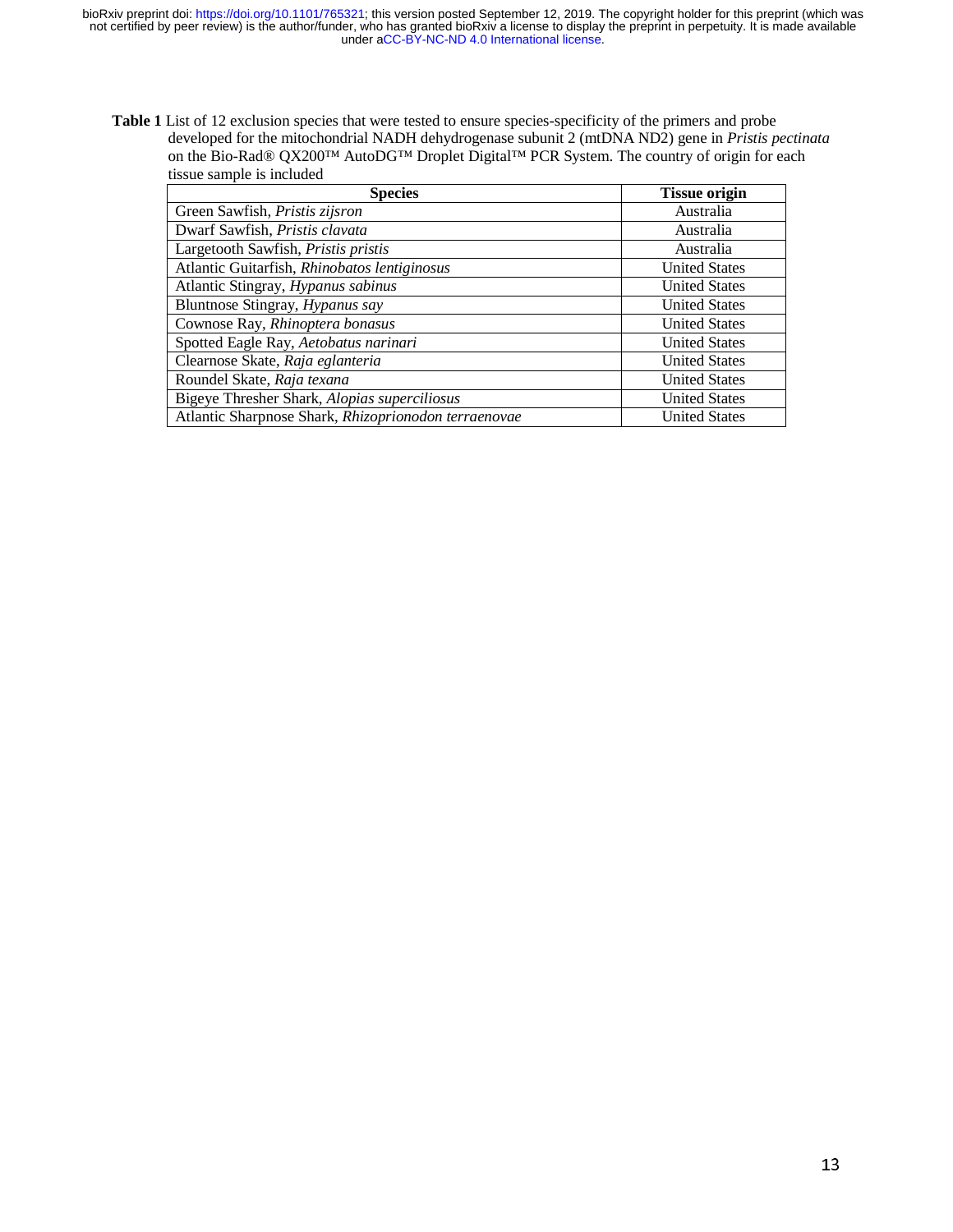

**Fig. 1** Raw droplet scatter plot of ddPCR™ products using genomic DNA from one Smalltooth Sawfish, *Pristis tis*  pectinata, individual with the optimized assay conditions with a corresponding negative control. Each droplet in each well was classified as either positive (above 3000) or negative (below 3000) for target DNA based on a manual threshold amplitude of 3000 relative florescence units (RFUs); detected using a Bio-Rad® QX200™ a manual threshold amplitude of 3000 relative florescence units (RFUs); detected using a Bio-Rad® QX200™<br>Droplet Reader, QuantaSoft™ software and RED analysis setting. Each well is separated by vertical lines, and is labeled to correspond with the sample it represents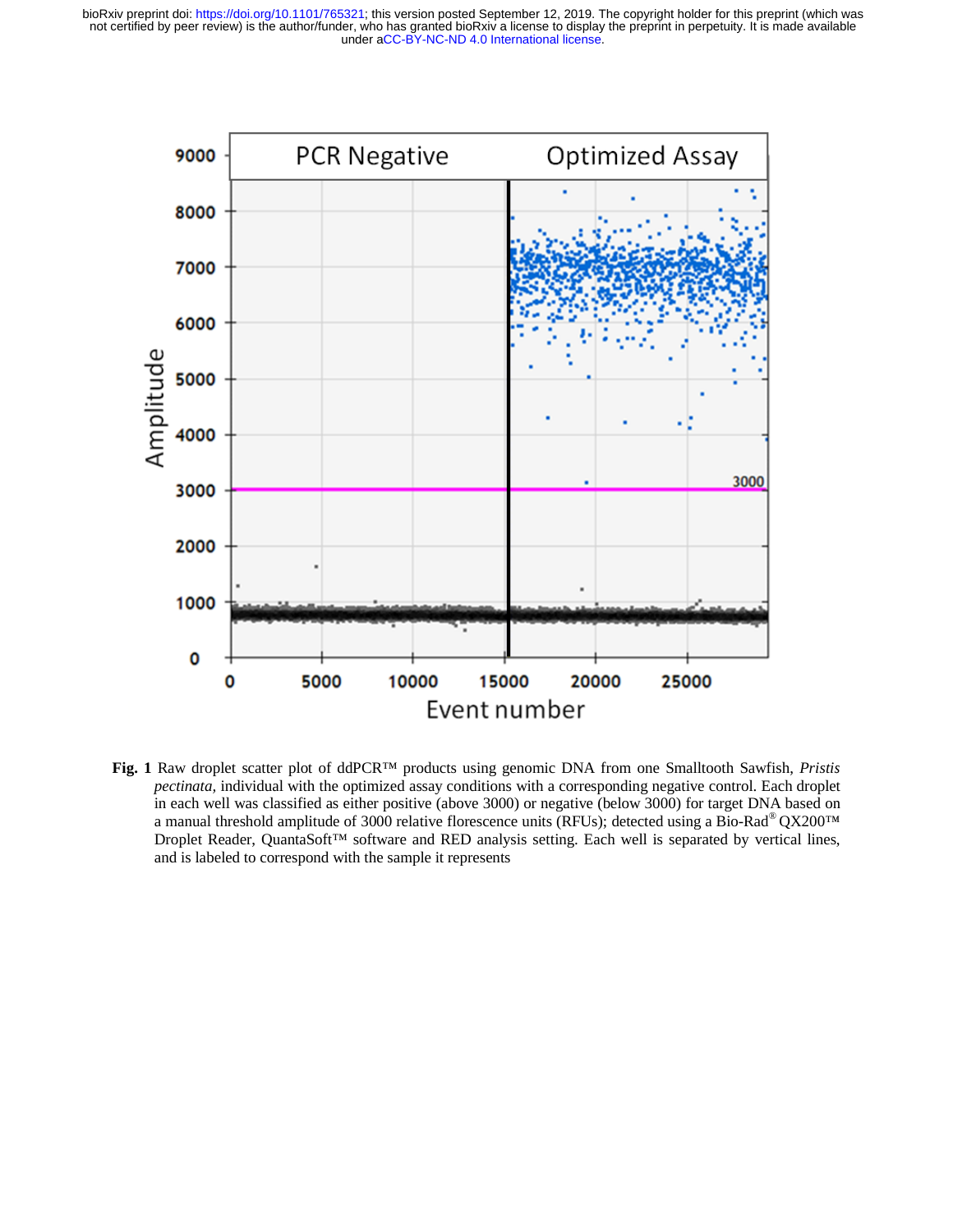



**Fig. 2** Average target DNA concentrations (copy number/μL) of the Limit of Detection (LoD) dilution series, using genomic DNA from three Smalltooth Sawfish, *Pristis pectinata*, individuals with five replicates each in a) a 6-fold series of 10X dilutions from a starting concentration of 20 ng/µL, b) a 3-fold series of 2X dilutions from the 1:10,000 dilution, and c) a corresponding raw ddPCR™ scatter plot of serial dilution reactions from one replicate of one Smalltooth Sawfish, *Pristis pectinata*, individual. The Bio-Rad® QX200™ Droplet Reader and QuantaSoft™ software using the RED analysis setting was as used across all samples, and each droplet in each well was classified as either positive (above 3000) or negative (below 3000) for target DNA based on a manual threshold amplitude of 3000 relative florescence units (RFUs)